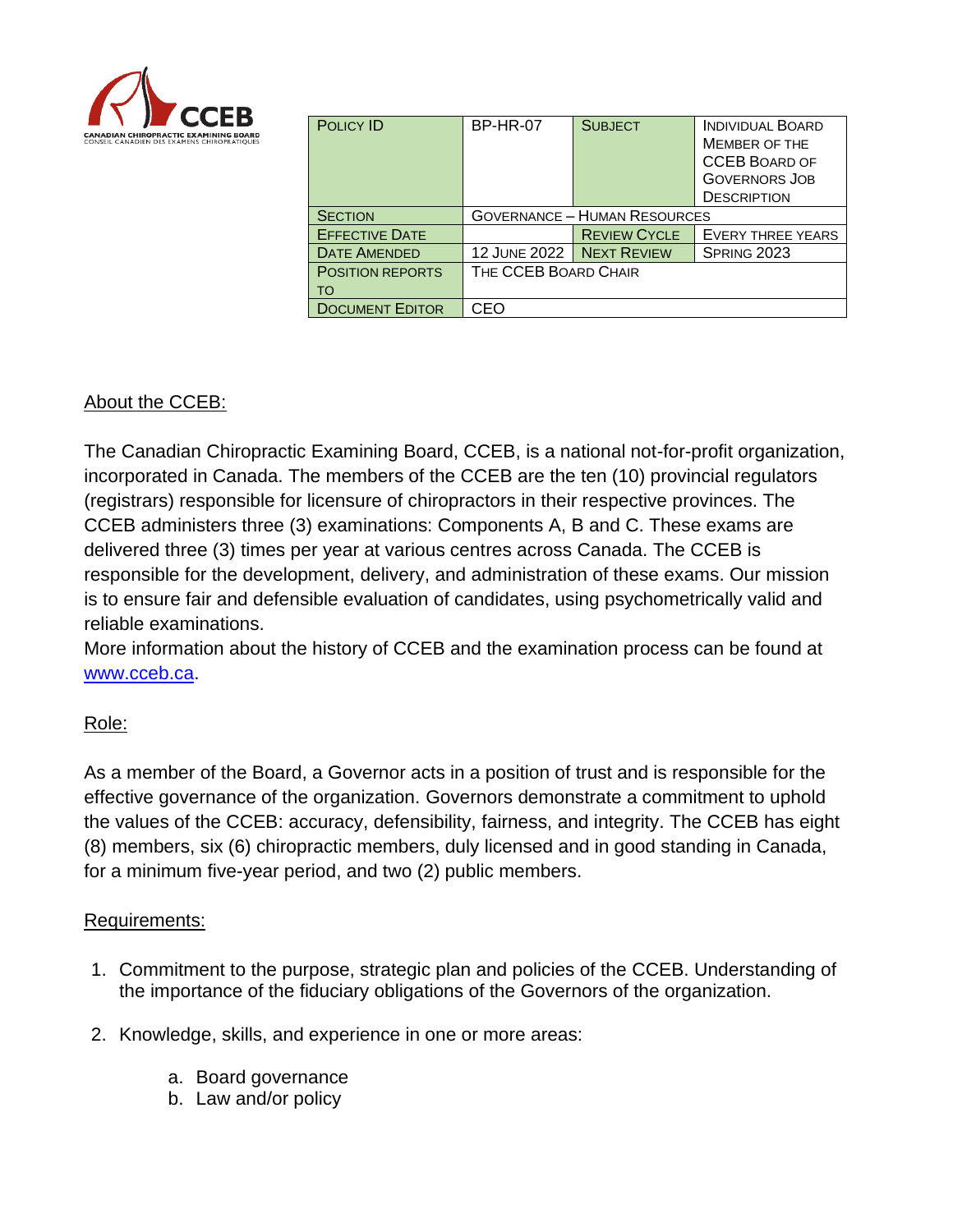- c. Healthcare and/or healthcare regulation
- d. Finance
- e. High-stakes examination and/or education
- 3. Ability to attend 3-4 Board meetings per year. 1-2 meetings will be 2 days in-person, with the remaining Board and committee meetings being held virtually. Travel is required.
- 4. Ability to participate in additional commitments related to the work of the Board, including but not limited to:
	- a. Committee meetings
	- b. Stakeholder meeting attendance
	- c. Conference attendance
	- d. Teleconference meetings
	- e. Generating and presenting reports and other information
- 5. Ability to serve a term of office up to three years with possibility for renewal to a maximum of three terms or nine years based on review every three years.

#### Competencies:

- Integrity you believe in doing what is right even if no one will notice. You pride yourself on being ethical and holding yourself and others accountable.
- Communication you value clear and concise communication and pride yourself on being able to alter your tone and delivery to the audience. You are an active listener who understands effective group communication and decision making.
- Leadership you are a strong consistent leader, coach, and mentor who can motivate people and create engaging and productive work environments. You provide constructive feedback and help guide the organizational resources with prudence.
- Teamwork you understand how to work collaboratively and provide support to the team. You believe we all succeed if we support each other and don't care who gets the credit. You have a keen ability to create consensus.

#### Additional Information:

Candidates for consideration may be subject to any of the following:

- Execution of the CCEB Statement of Confidentiality, Code of Conduct, and other such statements/disclosures as required by the CCEB;
- Proof of education/credentials: certificates, diplomas, degrees etc.;
- Criminal background check;
- Professional and personal references; and/or
- Any additional information verification requested by the CCEB.